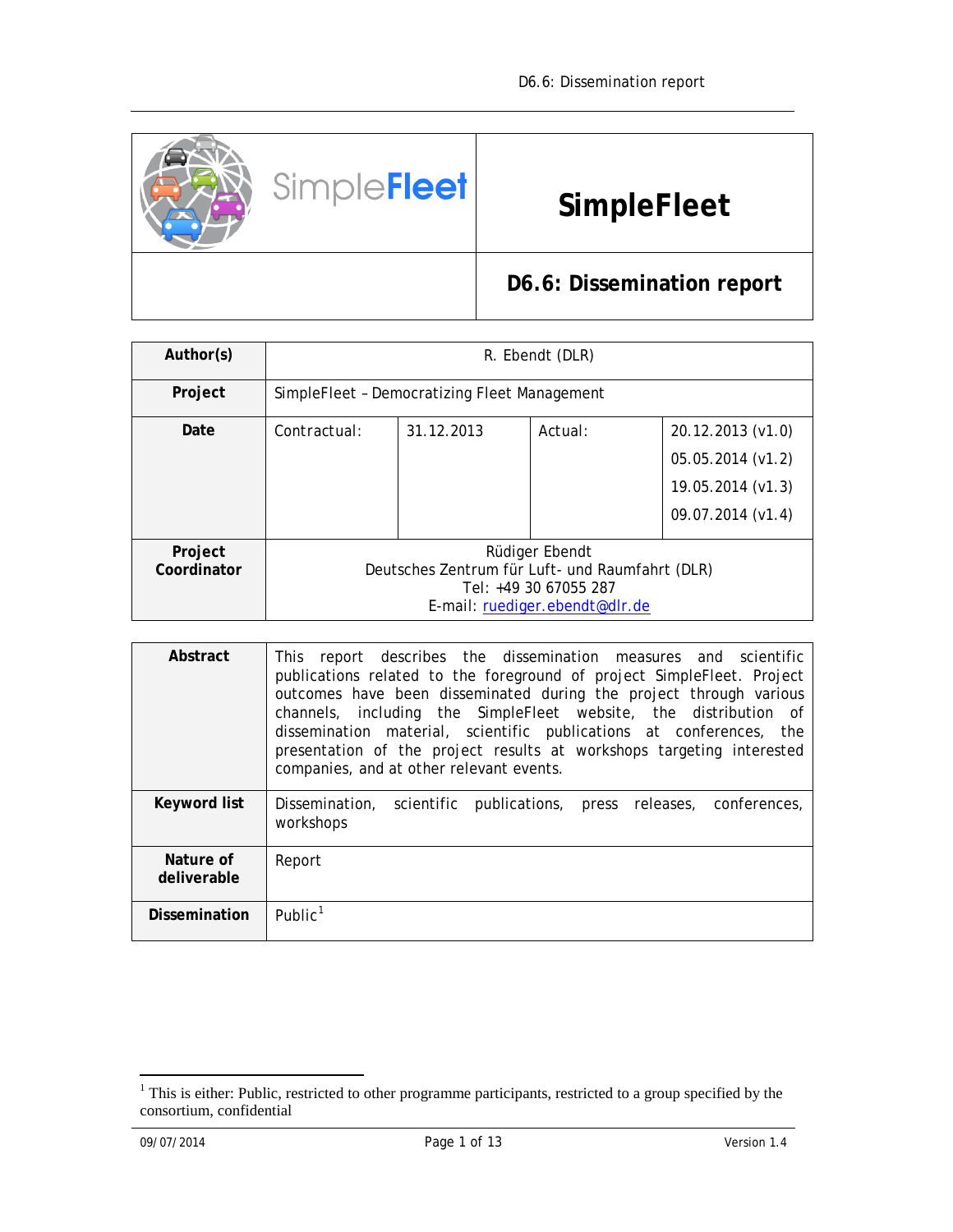| Project financially supported by              |                                               |  |  |  |  |  |  |
|-----------------------------------------------|-----------------------------------------------|--|--|--|--|--|--|
| SEVENTH FRAMEWORK<br>PROGRAMME                | <b>European Commission</b><br><b>DG INFSO</b> |  |  |  |  |  |  |
| Project number 296423<br>FP7-ICT-2011-SME-DCL |                                               |  |  |  |  |  |  |
|                                               |                                               |  |  |  |  |  |  |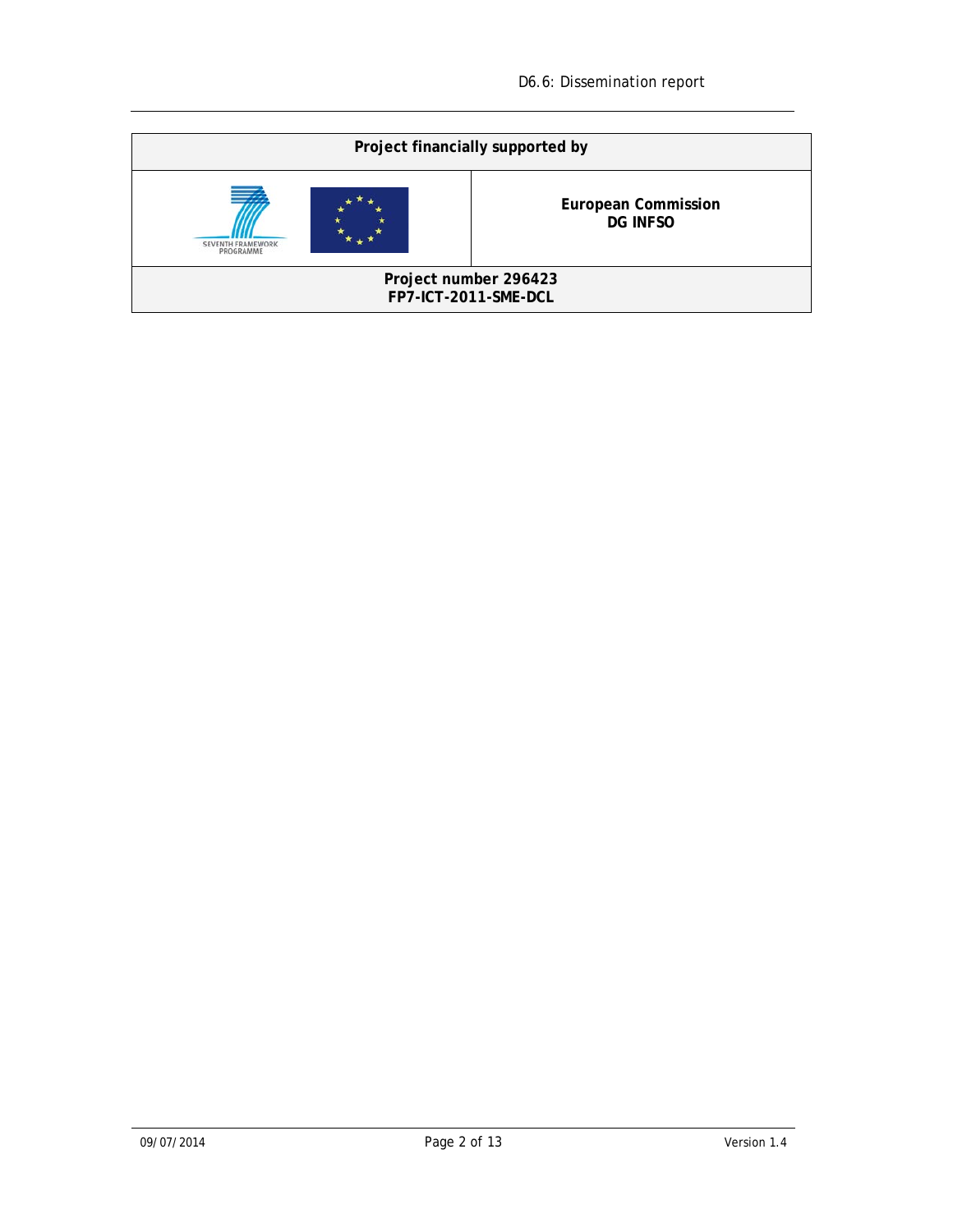|                     | <b>Version history</b> |                                                                                  |                                                                                                    |  |  |  |  |
|---------------------|------------------------|----------------------------------------------------------------------------------|----------------------------------------------------------------------------------------------------|--|--|--|--|
| Version number      | Date                   | Main author                                                                      | Summary of<br>changes                                                                              |  |  |  |  |
| 1.0                 | 17.12.2013             | R. Ebendt (DLR)                                                                  | Initial version                                                                                    |  |  |  |  |
| 1.1                 | 04.05.2014             | R. Ebendt (DLR)                                                                  | Amendment: new<br>press release DLR<br>03/2014                                                     |  |  |  |  |
| 1.2                 | 05.05.2014             | A. Efentakis (ATHENA)                                                            | Amendment: new<br>publication and two<br>new dissemination<br>activities                           |  |  |  |  |
| 1.3                 | 19.05.2014             | R. Ebendt (DLR)                                                                  | Amendment: two<br>new scientific<br>publications of DLR<br>(Section 3)                             |  |  |  |  |
| 1.4                 | 30.06.2014             | R. Ebendt (DLR)                                                                  | Updated<br>Introduction (Section<br>1), added some sizes<br>of audience in Table<br>1 in Section 4 |  |  |  |  |
|                     |                        | Approval                                                                         |                                                                                                    |  |  |  |  |
|                     | Name                   |                                                                                  | Date                                                                                               |  |  |  |  |
| Prepared            | 18.12.2013             |                                                                                  | 18.12.2013                                                                                         |  |  |  |  |
| Reviewed            | All partners           |                                                                                  | 18.12.2013-<br>20.12.2013 (v1.3)<br>30.06.2014-<br>09.07.2014 (v1.4)                               |  |  |  |  |
| Authorized          | R. Ebendt (DLR)        | 20.12.2013 (v1.0)<br>05.05.2014 (v1.2)<br>19.05.2014 (v1.3)<br>09.07.2014 (v1.4) |                                                                                                    |  |  |  |  |
|                     |                        | Circulation                                                                      |                                                                                                    |  |  |  |  |
|                     | Recipient              |                                                                                  | Date of submission                                                                                 |  |  |  |  |
| European Commission |                        | 20.12.2013 (v1.0), 05.05.2014 (v1.2),<br>19.05.2014 (v1.3), 09.07.2014 (v1.4)    |                                                                                                    |  |  |  |  |

# **Control sheet**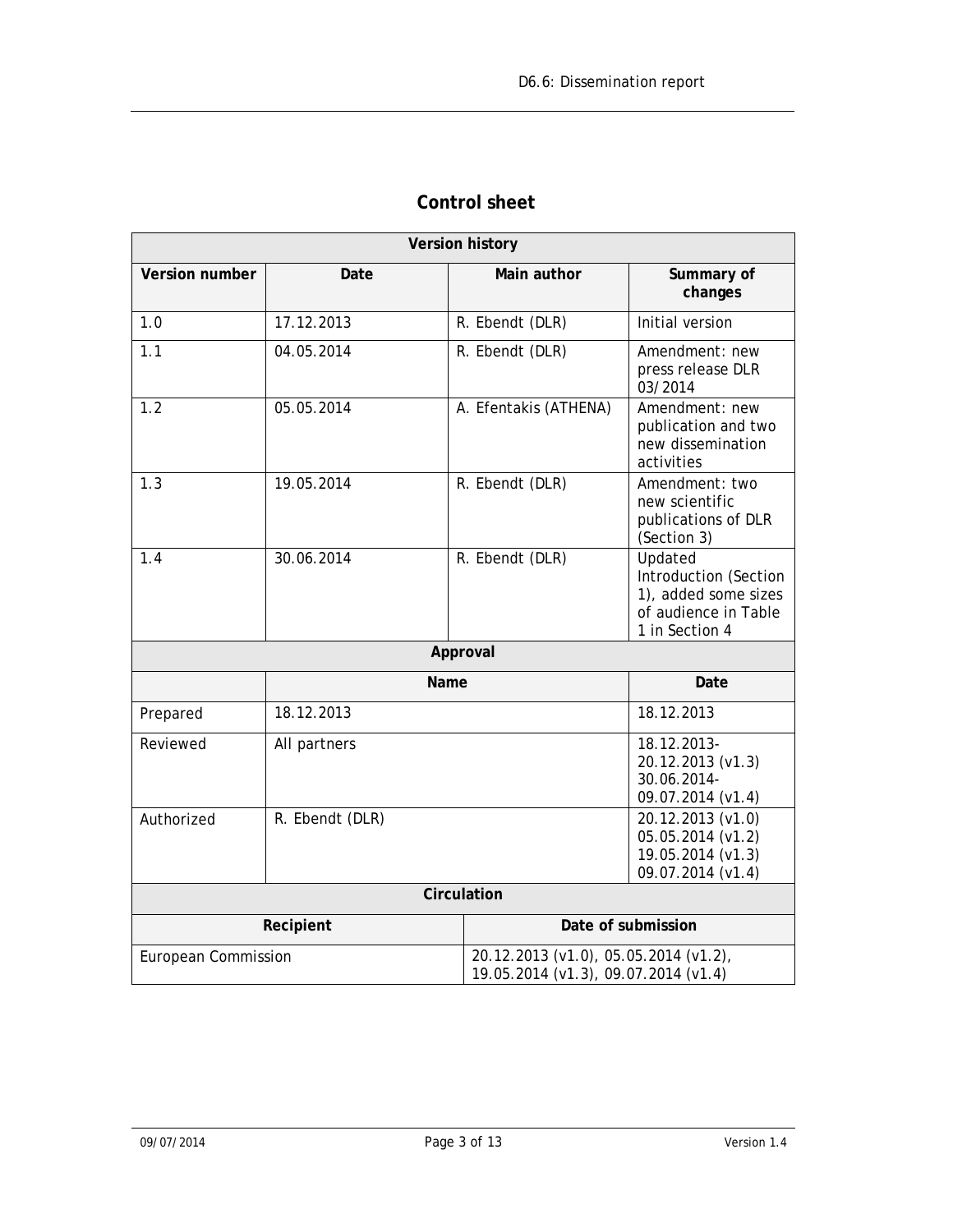# **Table of Contents**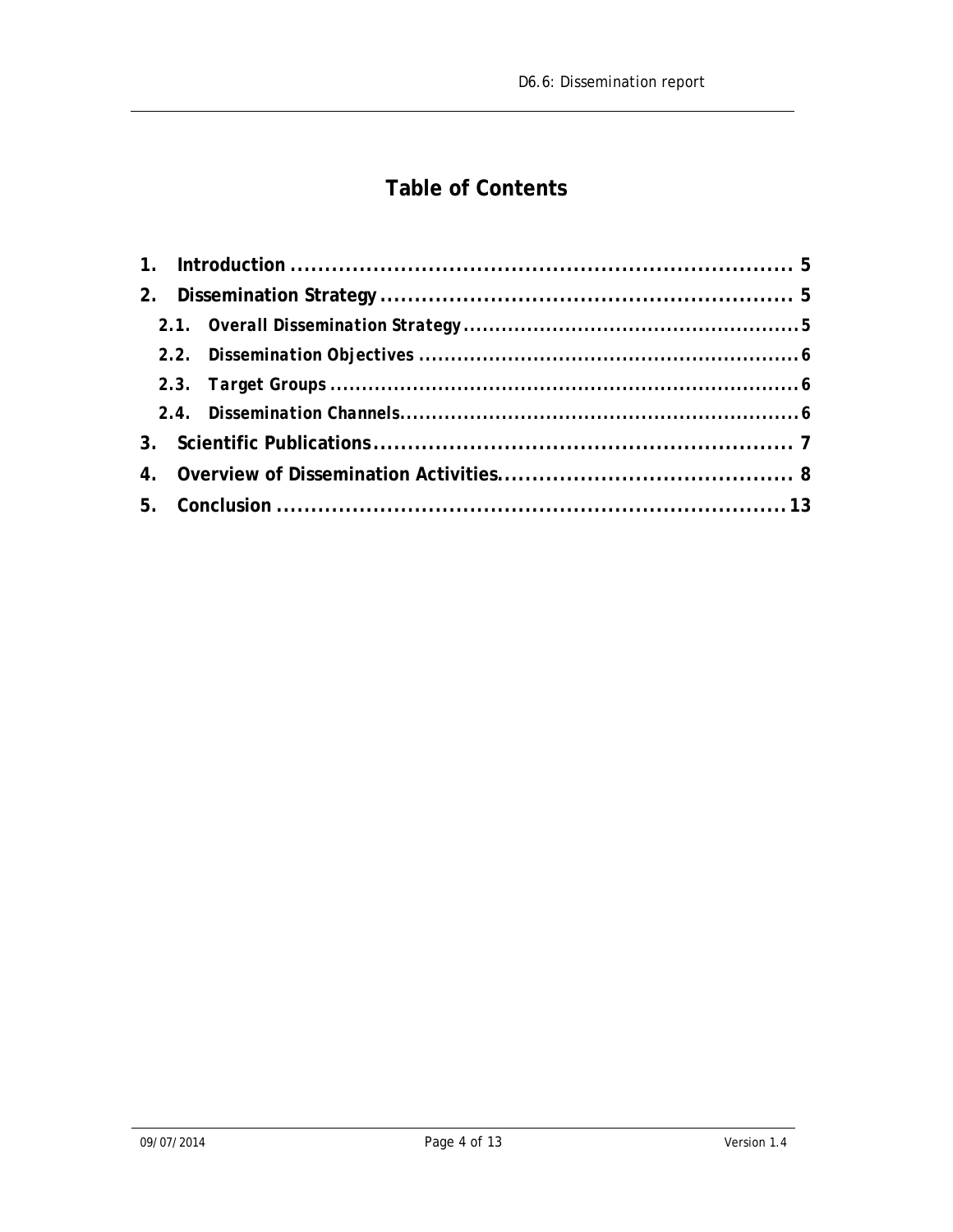#### <span id="page-4-0"></span>**1. Introduction**

This report describes the dissemination measures and scientific publications related to the foreground of project SimpleFleet. Project outcomes have been disseminated during the project through various channels, including the SimpleFleet website, the distribution of dissemination material, scientific publications at conferences, the presentation of the project results at workshops targeting interested companies, and at other relevant events.

Dissemination in SimpleFleet is a continuous process accompanying the project during all stages. The present dissemination report describes the overall dissemination strategy as followed throughout the project.

The structure of this document is as follows: we start by a description of the dissemination strategy in Section [2.](#page-4-1) Next, in Section [3,](#page-6-0) the scientific papers published by the consortium are given. Section [4](#page-7-0) then summarizes all dissemination activities. Finally, in Section [5,](#page-12-0) the achievements of the dissemination task in project SimpleFleet are concluded.

### <span id="page-4-1"></span>**2. Dissemination Strategy**

This section gives the details of the dissemination strategy as followed by the SimpleFleet consortium.

### **2.1. Overall Dissemination Strategy**

<span id="page-4-2"></span>Right from the start, the dissemination strategy of SimpleFleet has been twofold:

- Classical dissemination such as presentation at fairs, conferences etc., and
- workshops organized by the partners at a local level, to which interested developers have been invited to test the SimpleFleet framework (see also Deliverable D6.4, "Workshop").

This integrated approach helped to turn dissemination from a strictly promotional tool to one supporting execution of the project. To this end, dissemination in SimpleFleet already prepared trials and exploitation, which usually involves informing interested audiences anyway. Moreover, the early feedback gained from interested companies helped the project much in evolving into the right direction, i.e. in adapting to the needs of the addressed B2B market, right from the start.

Within the SimpleFleet consortium, it was also decided that dissemination would be:

- continuous as it runs throughout the project's life;
- ubiquitous as it relates to all working packages' activities and is substantial to all activities;
- flexible, and therefore should be adapted according to the project's findings and the partners' needs;
- distinctive, as a unique corporate identity is needed for the project during all dissemination activities; this includes but is not limited to a unique project logo and the support of a consistent appearance during project presentations by the use of specially designed project templates for all dissemination materials.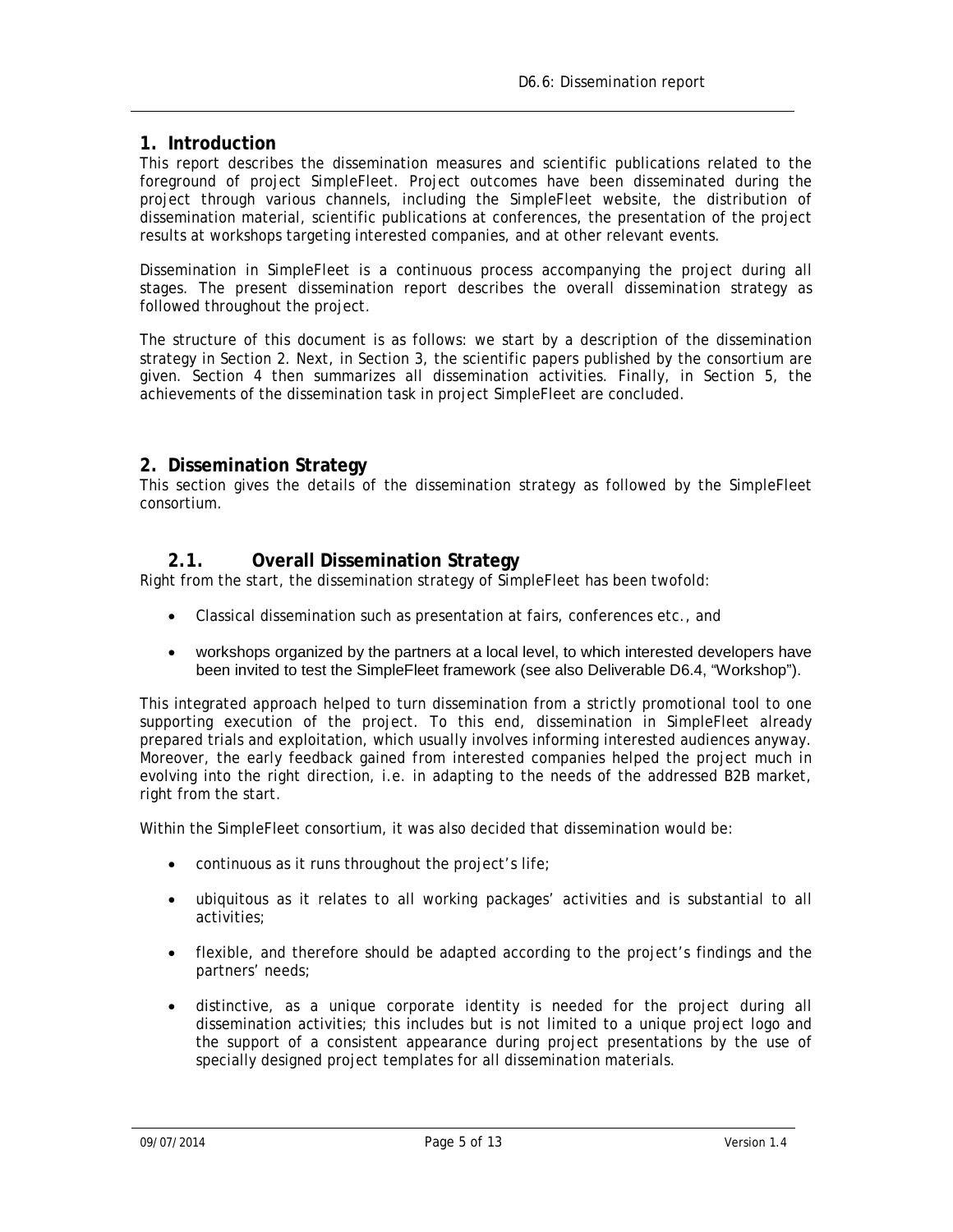# **2.2. Dissemination Objectives**

<span id="page-5-0"></span>The objectives of dissemination activities in SimpleFleet are to:

- build the identity of the project and promote the SimpleFleet name;
- create the kind of awareness of the different interest groups for the project's results which may extend beyond the project's immediate targeted audiences;
- attract users to the new services, trial and dissemination events;
- engage users and targeted stakeholders in the project's acceptance;
- promote the exploitable end-result of the project;

# **2.3. Target Groups**

<span id="page-5-1"></span>Dissemination activities target both public and private organizations such as the following:

- Private stakeholders and industrial partners (such as small software companies providing fleet management solutions, geomarketing firms, web and print publication outlets, application programmers who want to integrate data and fleet management features into existing solutions, multimedia agencies who want to develop mobile apps concerning fleet management issues, solution providers in transport and logistics with customers in express-, forwarding- and freight industries, solution providers in call dispatching services [taxi companies, courier services, food delivery, etc.], private solution providers in incident management services such as insurance companies; system integrators, particularly with focus on geomarketing issues, and offering network based calculations for web and desktop solutions; institutions or enterprises that need live traffic or fleet information about their own closed user groups for data modeling projects
- Public authorities (road assistance, police/fire public services, municipalities maintaining traffic-related information portals, traffic control centers)
- Universities and research institutes

### **2.4. Dissemination Channels**

<span id="page-5-2"></span>The following channels, supporting partners and/or communication towards non-partners, have been used and are to be used:

- Project logo and fact sheet (see Deliverable D6.2, "Fact Sheet")
- Leaflets (see Deliverable D6.2, "Project Brochure")
- SimpleFleet website [\(http://www.simplefleet.eu,](http://www.simplefleet.eu/) see also Deliverable D6.1, "Project Website")
- Press releases (see also Deliverable D6.3, "Press Releases")
- Project presentations at workshops (see also Deliverable D6.4, "Workshop")
- Participation at workshops and conferences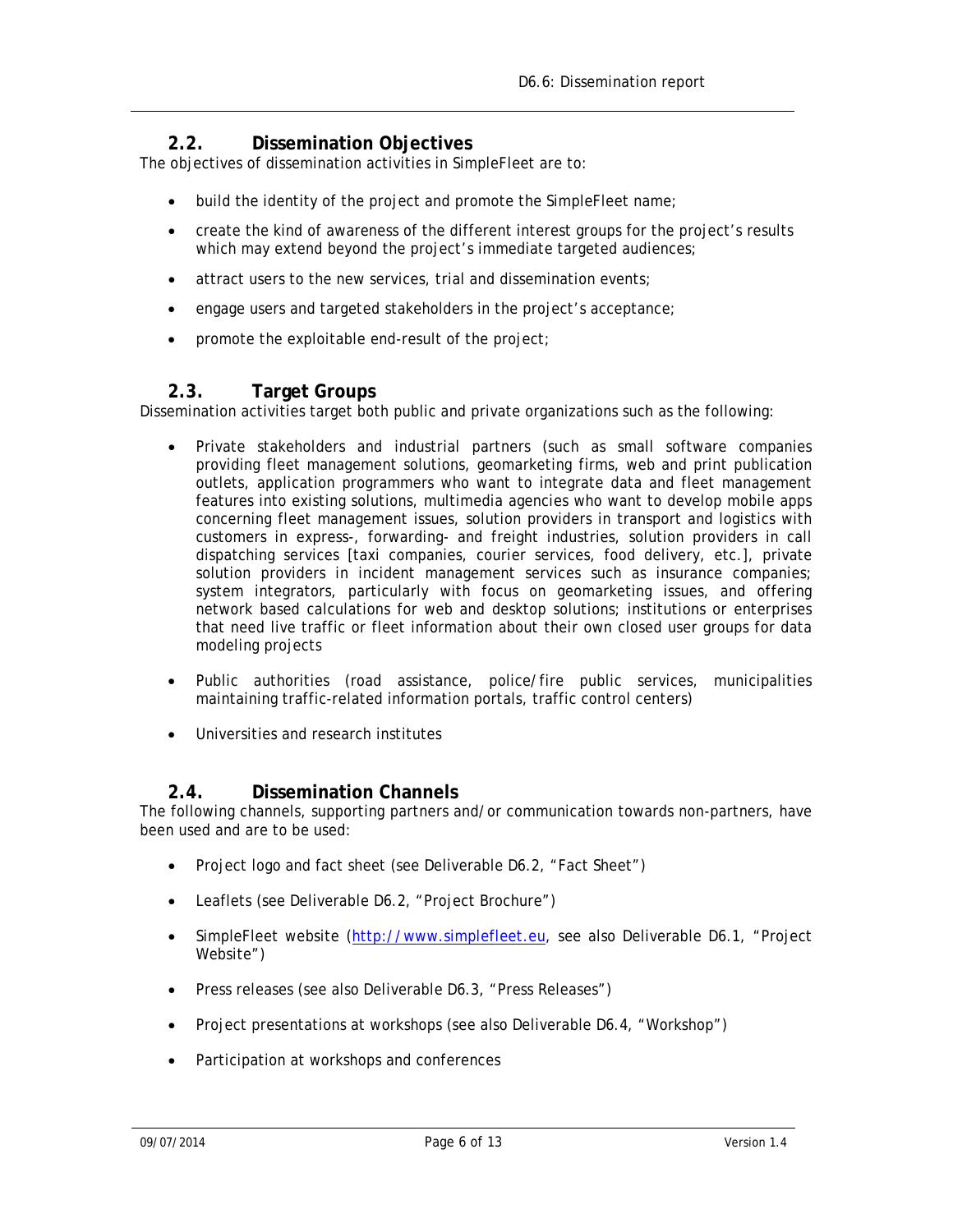• Publications: articles in general press and scientific publications at conferences or journals (see Section [3\)](#page-6-0)

#### <span id="page-6-0"></span>**3. Scientific Publications**

The following scientific papers describe intermediate results of project SimpleFleet and have been published by the partners at scientific conferences or workshops:

- Alexandros Efentakis, Dimitris Theodorakis, Dieter Pfoser (Athena), "Crowdsourcing computing resources for shortest-path computation", Proceedings of the 20th International Conference on Advances in Geographic Information Systems, pp. 434-437, USA, 2012; DOI: http://doi.acm.org/10.1145/2424321.2424383
- Anke Sauerländer-Biebl, David Suske, Rüdiger Ebendt, Günter Kuhns (DLR): Fusion and Enrichment of Traffic Message Channel (TMC) Messages with Floating Car Data (FCD), 20th ITS World Congress Tokyo (http://www.itsworldcongress.jp/), 2013
- Alexandros Efentakis (Athena), Nikos Grivas (Athena), George Lamprianidis (Athena), Georg Magenschab (WIGeoGIS), Dieter Pfoser: Isochrones, Traffic and DEMOgraphics (Demo paper), SIGSPATIAL/GIS 2013
- Dimitris Sacharidis, Panagiotis Bouros (Athena), Routing Directions: Keeping it Fast and Simple, SIGSPATIAL/GIS 2013
- Alexandros Efentakis, Sotiris Brakatsoulas, Nikos Grivas, George Lamprianidis, Kostas Patroumpas and Dieter Pfoser (Athena): Towards a Flexible and Scalable Fleet Management Service, Sixth ACM SIGSPATIAL International Workshop on Computational Transportation Science 2013
- Alexandros Efentakis, Dieter Pfoser (Athena): Optimizing Landmark-Based Routing and Preprocessing, Sixth ACM SIGSPATIAL International Workshop on Computational Transportation Science 2013
- Alexandros Efentakis, Sotiris Brakatsoulas, Nikos Grivas, Dieter Pfoser: Crowdsourcing turning restrictions for OpenStreetMap. EDBT/ICDT Workshops 2014: 355-362

It is more than worth mentioning that the first paper was awarded **best poster paper award** in **ACM SIGSPATIAL GIS 2012**.

All papers are available for download at the public SimpleFleet website [\(http://www.simplefleet.eu/?page\\_id=84\)](http://www.simplefleet.eu/?page_id=84).

Most recently, two more scientific publications have been accepted:

- Wolfgang Niebel, Rüdiger Ebendt, Anke Sauerländer-Biebl, Günter Kuhns (DLR): Telematics for the Analysis of Vehicle Fleet Fuel Consumption, 14th Transport Systems Telematics 2014 Conference, Kraków, Ustroń, Poland, 2014.
- Günter Kuhns, Rüdiger Ebendt, Elmar Brockfeld, Wolfgang Niebel (DLR): Automated Bias-Correction for Accurate FCD Processing Systems, 14<sup>th</sup> Transport Systems Telematics 2014 Conference, Kraków, Ustroń, Poland, 2014.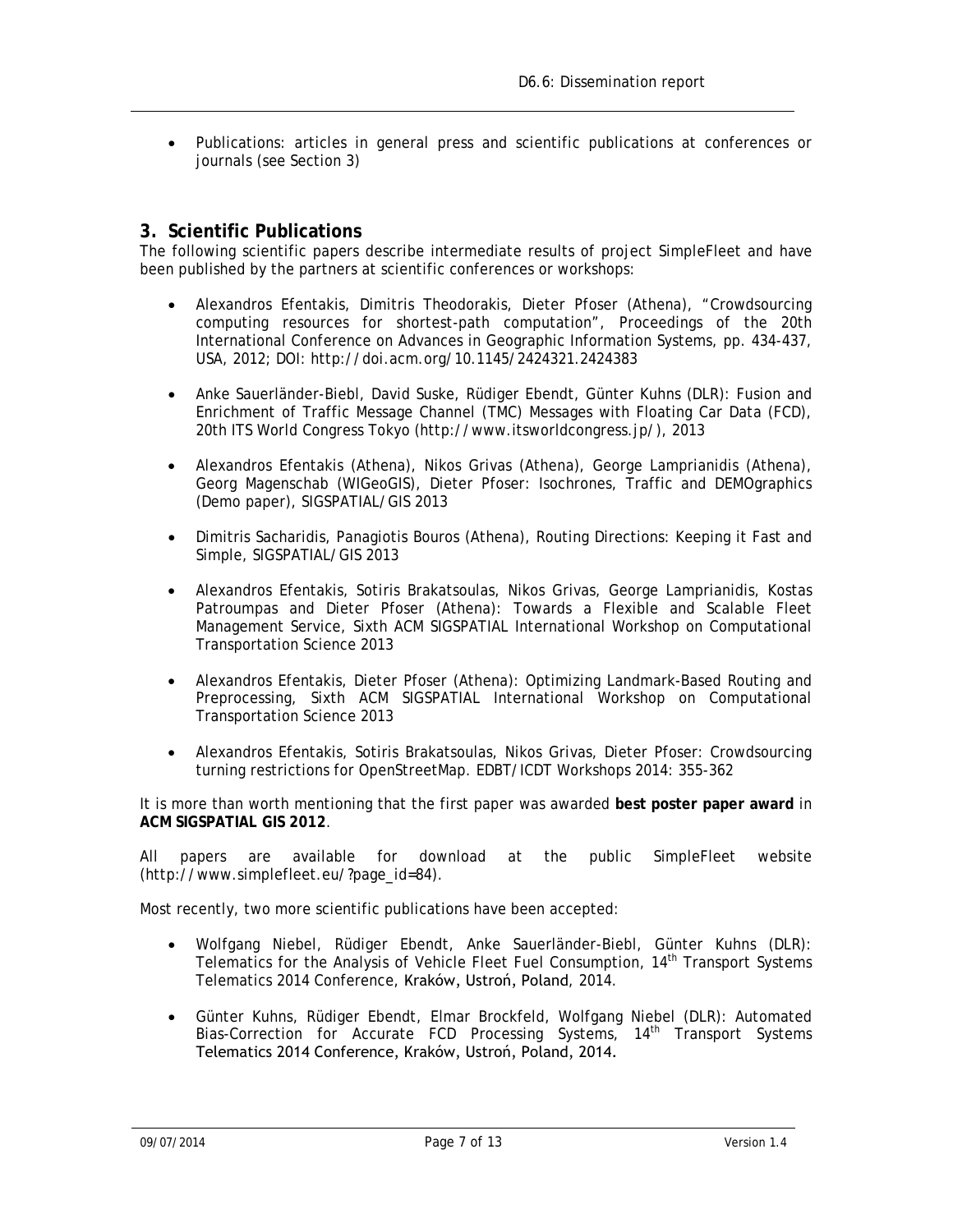# <span id="page-7-0"></span>**4. Overview of Dissemination Activities**

[Table 1](#page-7-1) shows all dissemination activities of the partners during the first 20 months of the project.

<span id="page-7-1"></span>

|  |  |  |  | Table 1: List of dissemination activities |  |
|--|--|--|--|-------------------------------------------|--|
|--|--|--|--|-------------------------------------------|--|

| <b>No</b>      | <b>Type</b><br>of<br>activities | Lead           | <b>Title</b>                                                                                            | Date    | Place                           | <b>Type</b><br>of<br>audience                                    | Size of<br>audien-<br>ce | <b>Countries</b><br>addressed |
|----------------|---------------------------------|----------------|---------------------------------------------------------------------------------------------------------|---------|---------------------------------|------------------------------------------------------------------|--------------------------|-------------------------------|
| $\overline{1}$ | Web,<br>other                   | $3,2^2$        | Logo<br>design                                                                                          | 5/2012  | Athens<br>(Gree-<br>ce)         | Larger<br>audience                                               | n/a                      | n/a                           |
| $\overline{2}$ | Web,<br>other                   | $\overline{1}$ | Corporate<br>design of<br>dissemi-<br>nation<br>materials,<br>Fact<br>Sheet                             | 5/2012  | <b>Berlin</b><br>(Ger-<br>many) | Larger<br>audience                                               | n/a                      | n/a                           |
| $\overline{3}$ | <b>Flyers</b>                   | $\overline{1}$ | Project<br>brochure                                                                                     | 5/2012  | <b>Berlin</b><br>(Ger-<br>many) | Larger<br>audience,<br>industry,<br>scientific<br>commu-<br>nity | n/a                      | n/a                           |
| $\overline{4}$ | Web                             | $\overline{2}$ | Project<br>website                                                                                      | 5/2012  | <b>Athens</b><br>(Gree-<br>ce)  | Larger<br>audience,<br>industry,<br>scientific<br>commu-<br>nity | n/a                      | $\overline{n/a}$              |
| $\overline{5}$ | Press<br>release                | $\overline{1}$ | "Die<br>Flotte im<br>Griff"<br>(German)<br>"Democra<br>tizing<br>Fleet<br>Manage-<br>ment"<br>(English) | 07/2012 | <b>Berlin</b><br>(Ger-<br>many) | Larger<br>audience                                               | n/a                      | n/a                           |

<span id="page-7-2"></span> $2$  1: DLR, 2: ATHENA, 3: WIGeoGIS, 4: TALENT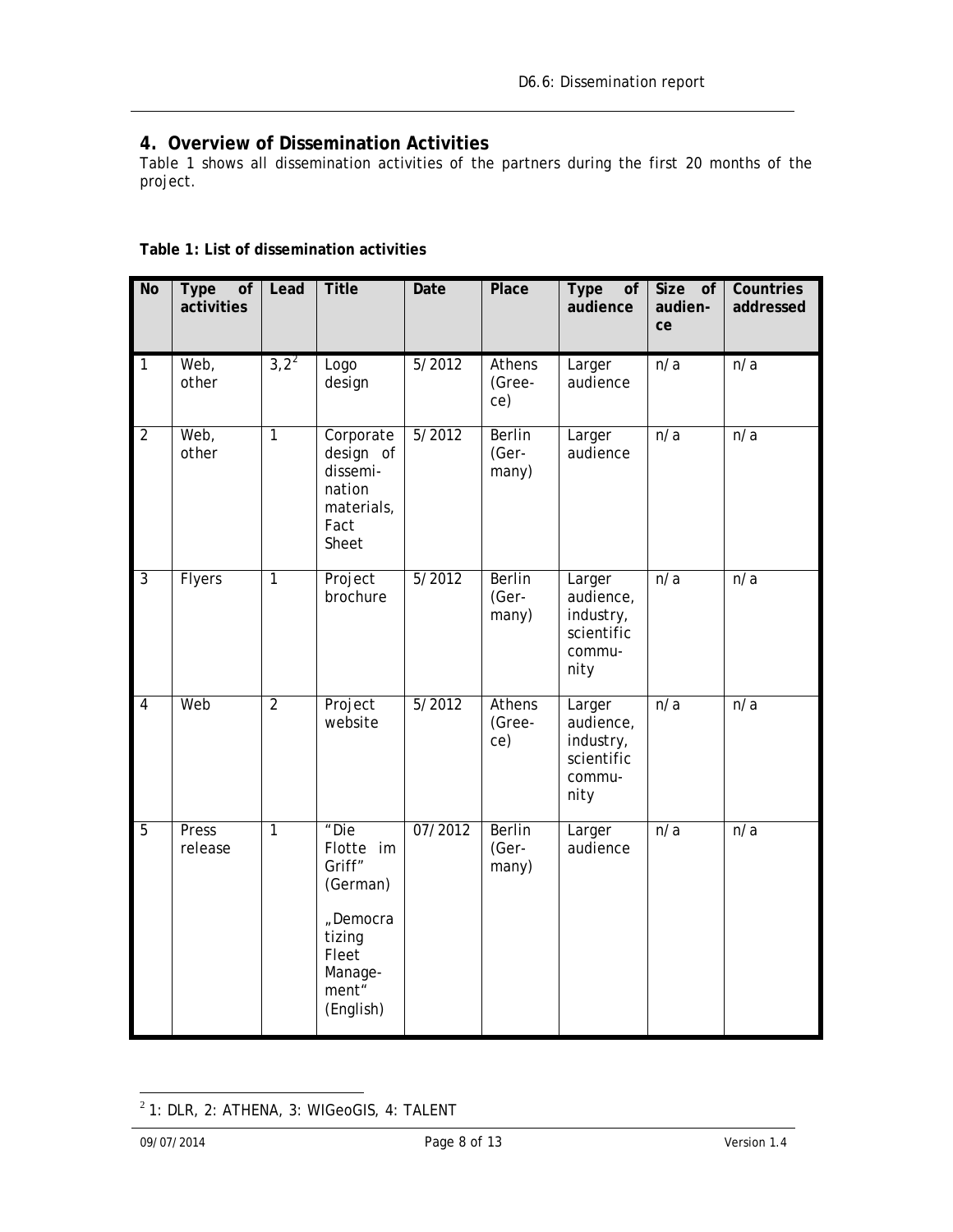| N <sub>o</sub>  | <b>Type</b><br>of<br>activities | Lead           | <b>Title</b>                                                                                                              | <b>Date</b> | <b>Place</b>                    | <b>Type</b><br>of<br>audience                                                                       | Size of<br>audien-<br>ce | Countries<br>addressed |
|-----------------|---------------------------------|----------------|---------------------------------------------------------------------------------------------------------------------------|-------------|---------------------------------|-----------------------------------------------------------------------------------------------------|--------------------------|------------------------|
| 6               | Press<br>release                | $\mathbf{1}$   | "DLR hilft<br>im Groß-<br>stadt-<br>dschun-<br>gel"<br>(German)                                                           | 07/2012     | <b>Berlin</b><br>(Ger-<br>many) | Larger<br>audience                                                                                  | n/a                      | Germany                |
| $\overline{7}$  | Interview                       | $\overline{1}$ | "Routen-<br>planung -<br>stets<br>aktuell"<br>Interview<br>to IGAFA<br>(igafa.de)                                         | 10/2012     | <b>Berlin</b><br>(Ger-<br>many) | Larger<br>audience,<br><b>Berlin</b><br>startup<br>compa-<br>nies,<br>scientific<br>commu-<br>nitys | n/a                      | Germany                |
| 8               | Press<br>release                | $\mathbf{1}$   | "Routen-<br>planung -<br>stets<br>aktuell"<br>(German)<br>"Route<br>planning -<br>always up<br>date"<br>to<br>(English)   | 11/2012     | <b>Berlin</b><br>(Ger-<br>many) | Larger<br>audience                                                                                  | n/a                      | n/a                    |
| 9               | Press<br>release                | $\overline{2}$ | "Simple-<br>Fleet<br>$\sim$<br>Democra-<br>tizing<br>Fleet<br>Manage-<br>ment"                                            | 10/2012     | <b>Athens</b><br>(Gree-<br>ce)  | Scientific<br>commu-<br>nity                                                                        | $\overline{n/a}$         | n/a                    |
| $\overline{10}$ | Press<br>release                | $\overline{4}$ | "Simple-<br>Fleet<br>$\overline{\phantom{a}}$<br>developm<br>ent of a<br>Traffic-<br>Intelli-<br>gence<br>frame-<br>work" | 10/2012     | <b>Athens</b><br>(Gree-<br>ce)  | Industry                                                                                            | n/a                      | n/a                    |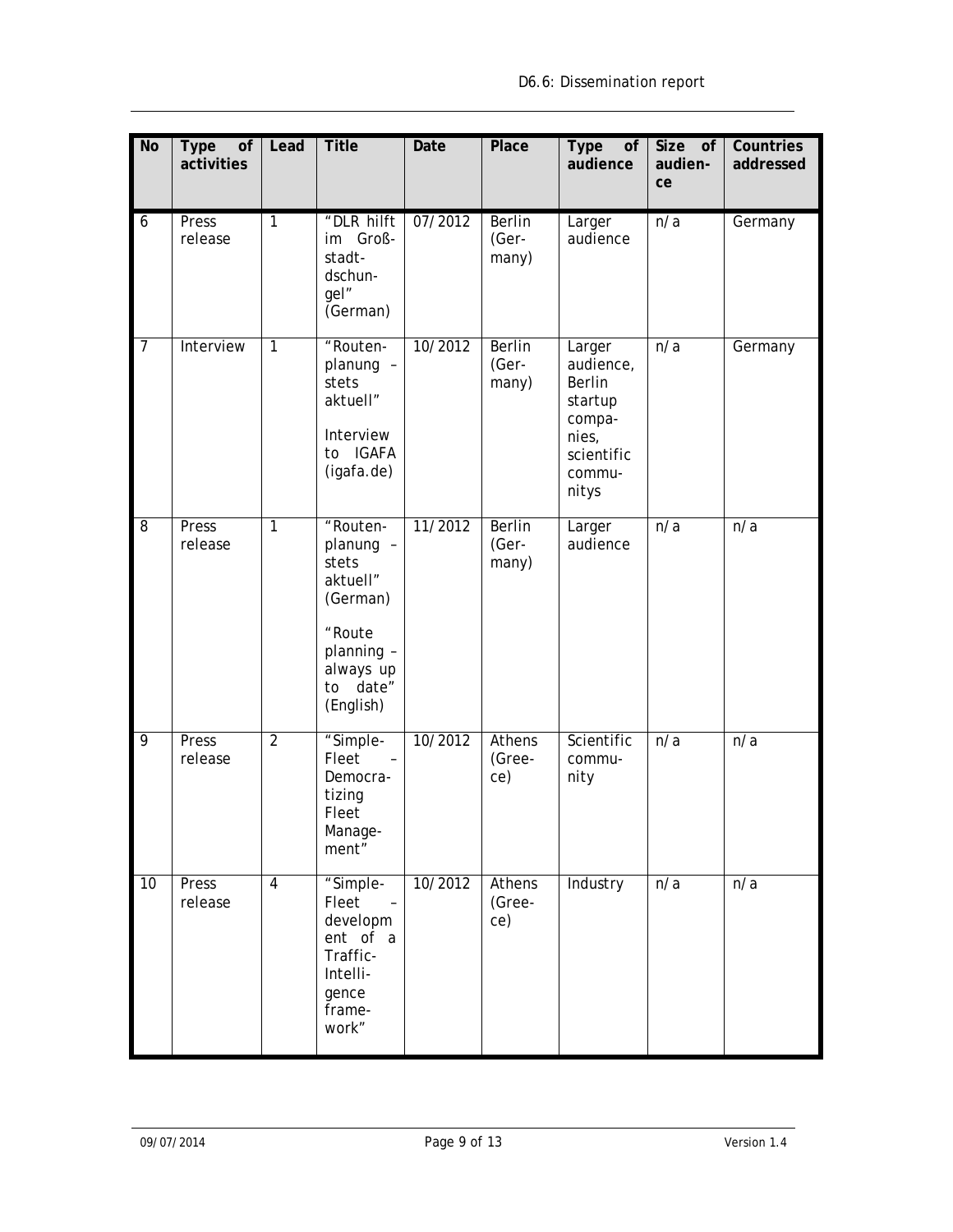| <b>No</b>       | Type<br>of<br>activities                              | Lead           | <b>Title</b>                                                                                         | Date    | <b>Place</b>                                  | <b>Type</b><br>of<br>audience                                                    | Size of<br>audien-<br>ce | Countries<br>addressed |
|-----------------|-------------------------------------------------------|----------------|------------------------------------------------------------------------------------------------------|---------|-----------------------------------------------|----------------------------------------------------------------------------------|--------------------------|------------------------|
| 11              | Article<br>published<br>the<br>in<br>popular<br>press | $\overline{1}$ | "Routen-<br>planung -<br>stets<br>aktuell"<br>(German)<br>Article in<br>"Adlers-<br>hof-<br>journal" | 11/2012 | <b>Berlin</b><br>(Ger-<br>many)               | industry,<br>scientific<br>commu-<br>nity                                        | n/a                      | Germany                |
| 12              | Press<br>release                                      | $\overline{3}$ | "For-<br>schungs-<br>ko-<br>operation<br>Simple-<br>Fleet"<br>(German)                               | 2012    | Vienna<br>(Austria)                           | Industry                                                                         | n/a                      | Austria,<br>Germany    |
| 13              | Confe-<br>rence                                       | $\overline{2}$ | 20th Int.<br>Conf. on<br>Advances<br>in Geo-<br>graphic<br>Informa-<br>tion<br>Systems               | 11/2012 | Redondo<br>Beach,<br>Cali-<br>fornia<br>(USA) | Scientific<br>commu-<br>nity<br>Industry                                         | $200+$                   | n/a                    |
| 14              | Presenta-<br>tion                                     | $\overline{1}$ | Presenta-<br>ion of the<br>project to<br>CEO/CTO<br>0f<br>PPS/EDV<br>GmbH                            | 01/2013 | <b>Berlin</b><br>(Germa-<br>ny)               | Industry                                                                         | $\overline{2}$           | Germany                |
| $\overline{15}$ | Confe-<br>rence                                       | $\overline{3}$ | FossGIS<br>conferen-<br>ce 2013                                                                      | 06/2013 | Rappers<br>wil<br>(Switzer<br>land)           | Scientific<br>commu-<br>nity<br>Open-<br>StreetMap<br>commu-<br>nity<br>Industry | n/a                      | n/a                    |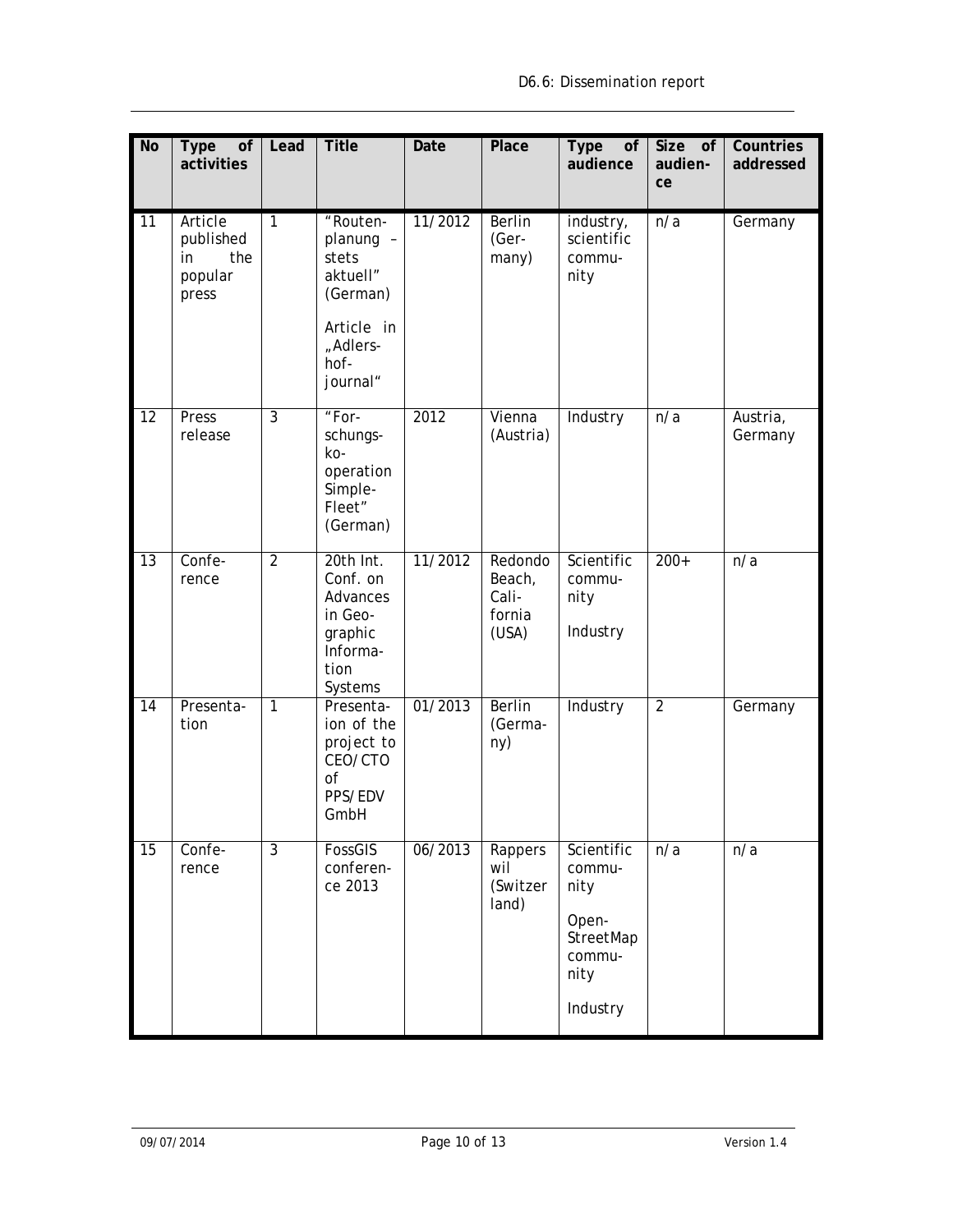| <b>No</b>       | <b>Type</b><br>of<br>activities | Lead           | <b>Title</b>                                                                                                                                | Date    | <b>Place</b>                      | <b>Type</b><br>of<br>audience            | Size of<br>audien-<br>ce | Countries<br>addressed |
|-----------------|---------------------------------|----------------|---------------------------------------------------------------------------------------------------------------------------------------------|---------|-----------------------------------|------------------------------------------|--------------------------|------------------------|
| 16              | Confe-<br>rence                 | $\overline{3}$ | <b>AGIT 2013</b><br>"Symposi-<br>und<br>um<br>Fach-<br>messe für<br>Ange-<br>wandte<br>Geoin-<br>formatik"                                  | 07/2013 | Salzburg<br>(Austria)             | Scientific<br>commu-<br>nity<br>Industry | n/a                      | n/a                    |
| 17              | Workshop                        | $\overline{2}$ | <b>Athens</b><br>Simple-<br>Fleet<br>Work-<br>shop                                                                                          | 09/2013 | <b>Athens</b><br>(Gree-<br>ce)    | Industry                                 | $-50$                    | Greece,<br>Cyprus      |
| 18              | Confe-<br>rence                 | $\overline{3}$ | Esri<br>European<br>User<br>Conferen-<br>ce                                                                                                 | 10/2013 | Munich<br>(Germa-<br>ny)          | Industry<br>(GIS<br>commu-<br>nity)      | n/a                      | n/a                    |
| $\overline{19}$ | Confe-<br>rence                 | $\overline{2}$ | <b>ACM</b><br>SIGSPA-<br><b>TIAL</b><br>GIS<br>2013                                                                                         | 11/2013 | Orlan-<br>do,<br>Florida<br>(USA) | Scientific<br>commu-<br>nity<br>Industry | $\overline{n/a}$         | n/a                    |
| 20              | Workshop                        | $\overline{2}$ | Sixth ACM<br>SIGSPA-<br><b>TIAL</b><br>Interna-<br>tional<br>Workshop<br>on<br>Computa-<br>tional<br>Transpor-<br>tation<br>Science<br>2013 | 11/2013 | Orlan-<br>do,<br>Florida<br>(USA) | Scientific<br>commu-<br>nity<br>Industry | $-20$                    | n/a                    |
| 21              | Confe-<br>rence                 | $\overline{1}$ | <b>ITS World</b><br>Congress<br>2013                                                                                                        | 11/2013 | Tokyo<br>(Japan)                  | Scientific<br>commu-<br>nity<br>Industry | $-50$                    | n/a                    |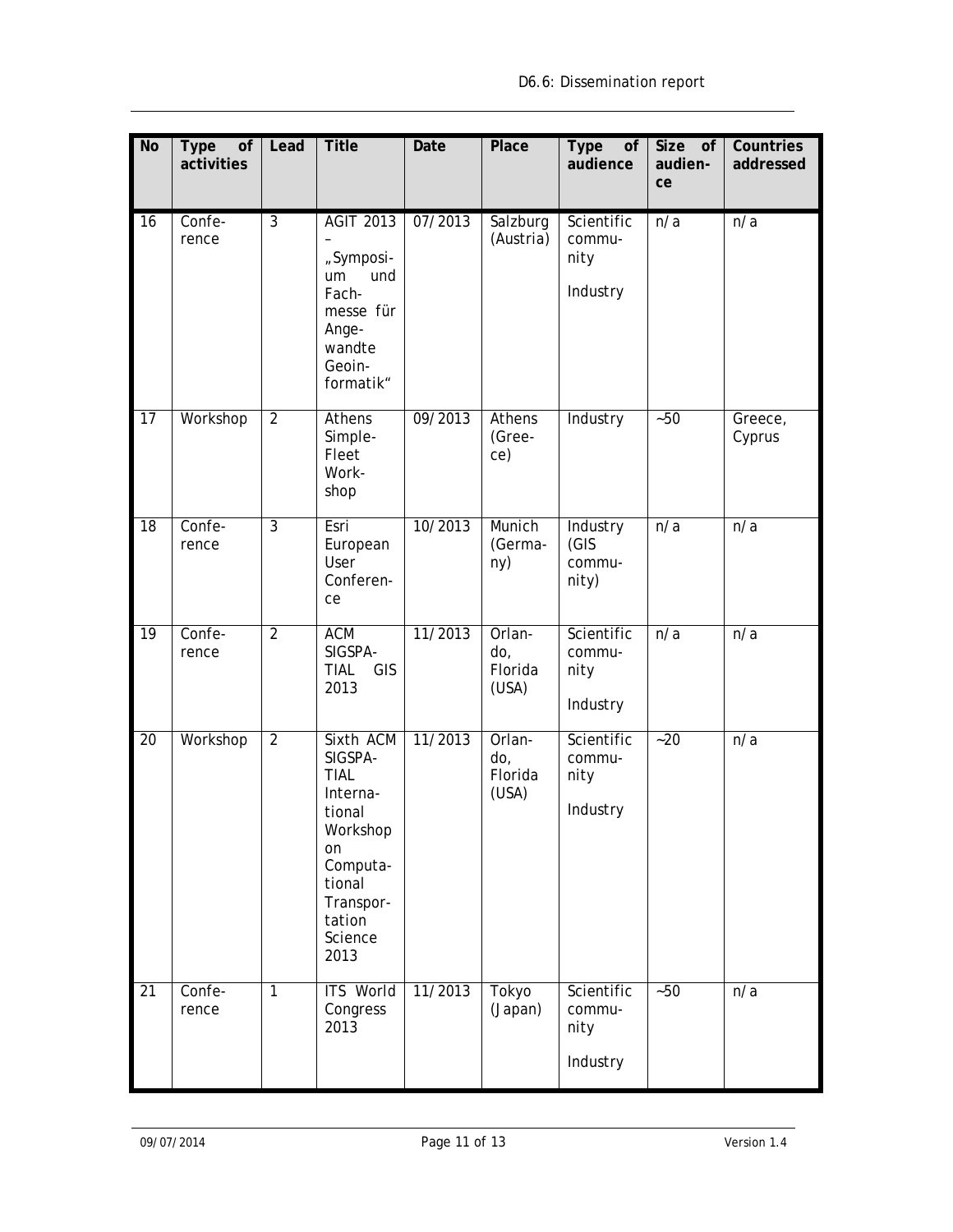| <b>No</b>       | <b>Type</b><br>of<br>activities | Lead           | <b>Title</b>                                                                                                                   | Date    | <b>Place</b>                    | <b>Type</b><br>of<br>audience            | Size of<br>audien-<br>ce | Countries<br>addressed          |
|-----------------|---------------------------------|----------------|--------------------------------------------------------------------------------------------------------------------------------|---------|---------------------------------|------------------------------------------|--------------------------|---------------------------------|
| 22              | Workshop                        | $\overline{3}$ | <b>WIGeoGIS</b><br>customer<br>meeting                                                                                         | 11/2013 | Vienna<br>(Austria)             | Industry                                 | $-100$                   | Austria,<br>Hungary,<br>Europe  |
| 23              | Workshop                        | 3,1            | Vienna<br>Simple-<br>Fleet<br>Workshop                                                                                         | 11/2013 | Vienna<br>(Austria              | Industry<br>Scientific<br>commu-<br>nity | 10                       | Austria,<br>Hungary,<br>Germany |
| 24              | Workshop                        | $\overline{2}$ | <b>Kick</b><br>off<br>meeting<br>of<br>"Horizon<br>2020" for<br>Greek<br>presi-<br>dency.                                      | 01/2014 | <b>Athens</b><br>(Gree-<br>ce)  | Govern-<br>ment<br>$\prime$<br>industry  | $100+$                   | EU                              |
| 25              | Confe-<br>rence                 | $\overline{2}$ | Mining<br>Urban<br>Data.<br>EDBT/<br><b>ICDT</b><br>Workshop                                                                   | 03/2014 | <b>Athens</b><br>(Gree-<br>ce)  | Scientific<br>commu-<br>nity<br>Industry | $30 - 40$                | n/a                             |
| $\overline{26}$ | Press<br>Release                | $\overline{1}$ | "Simple-<br>Fleet<br>$\overline{\phantom{a}}$<br>Flexible<br>Routen-<br>bestim-<br>mung<br>auch<br>für<br>Kleinst-<br>flotten" | 03/2014 | <b>Berlin</b><br>(Ger-<br>many) | Scientific<br>commu-<br>nity<br>Industry | n/a                      | Germany                         |

All mentioned Press Releases (rows 5, 6, 8, 9, 10, 12, and 26) can be accessed through the URLs given in Deliverable D6.1 (v1.6), and on the project website (http://www.SimpleFleet.eu).